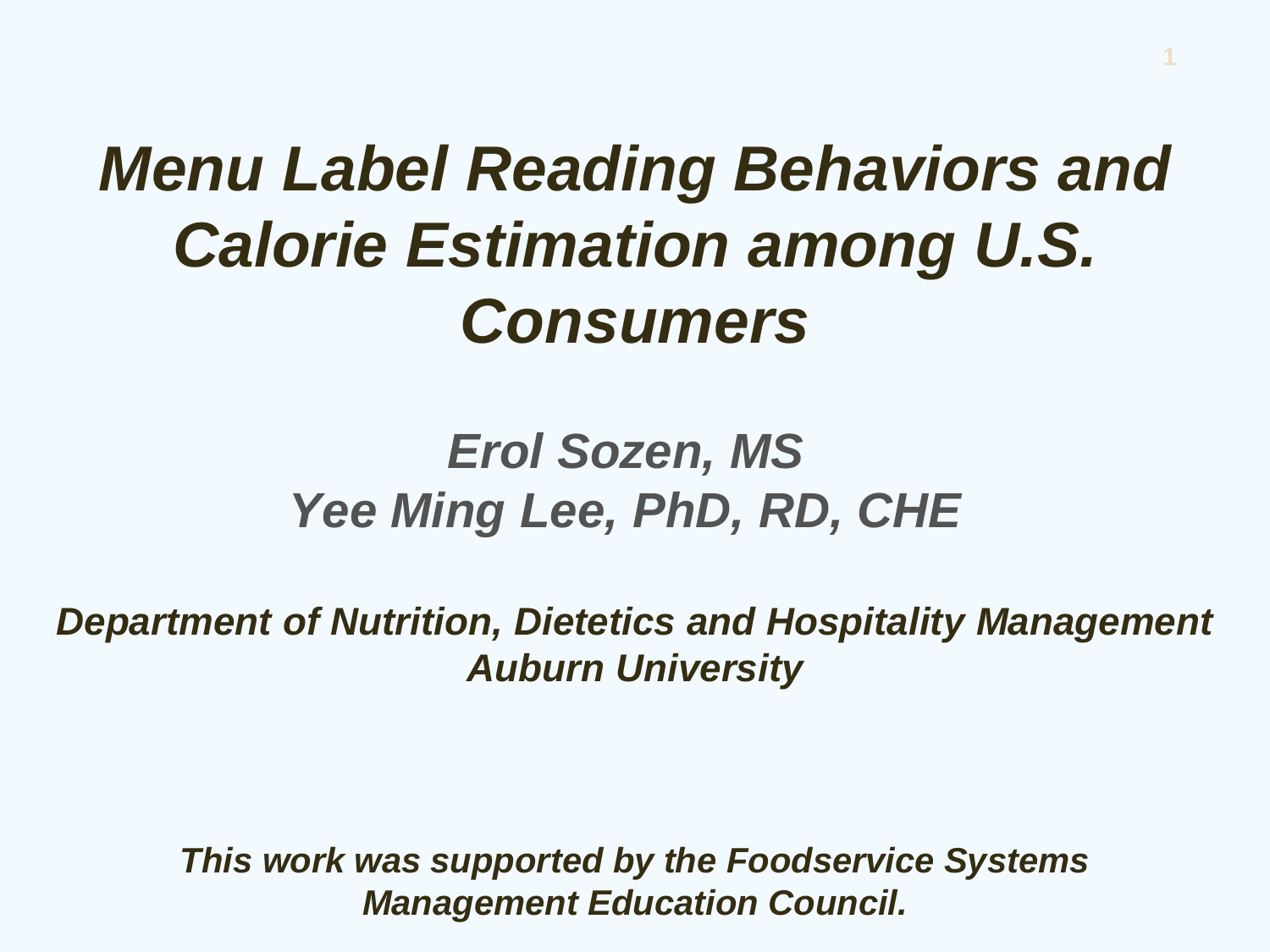#### **Overview**

- 1. Introduction
	- Chronic diseases Food away from home Menu labeling
- 2. Research objectives
- 3. Methods
	- Sampling
	- Survey instrument
	- Data collection and Analyses
- 4. Results
- 5. Discussion
- 6. References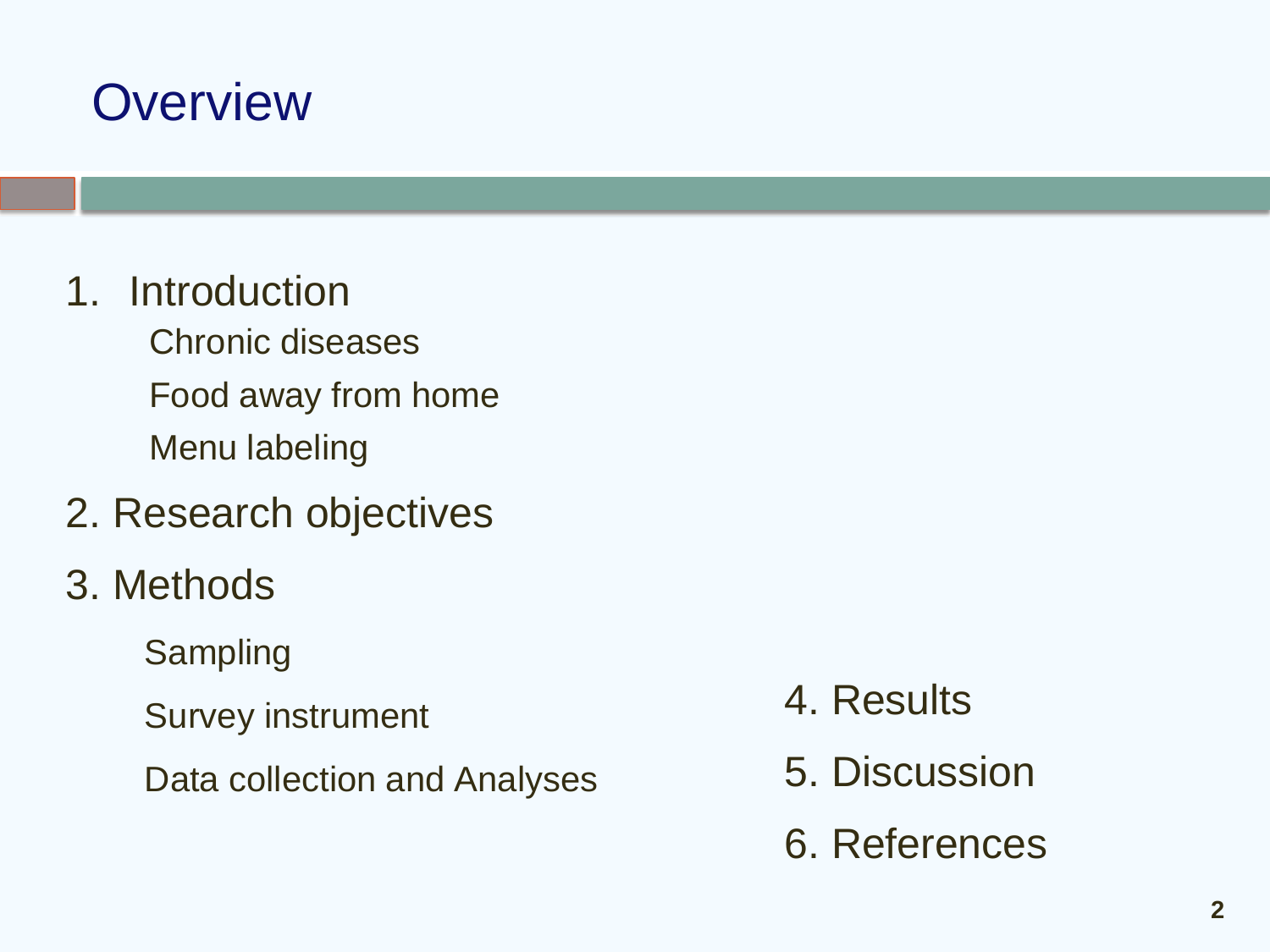#### **Introduction: Chronic Diseases**

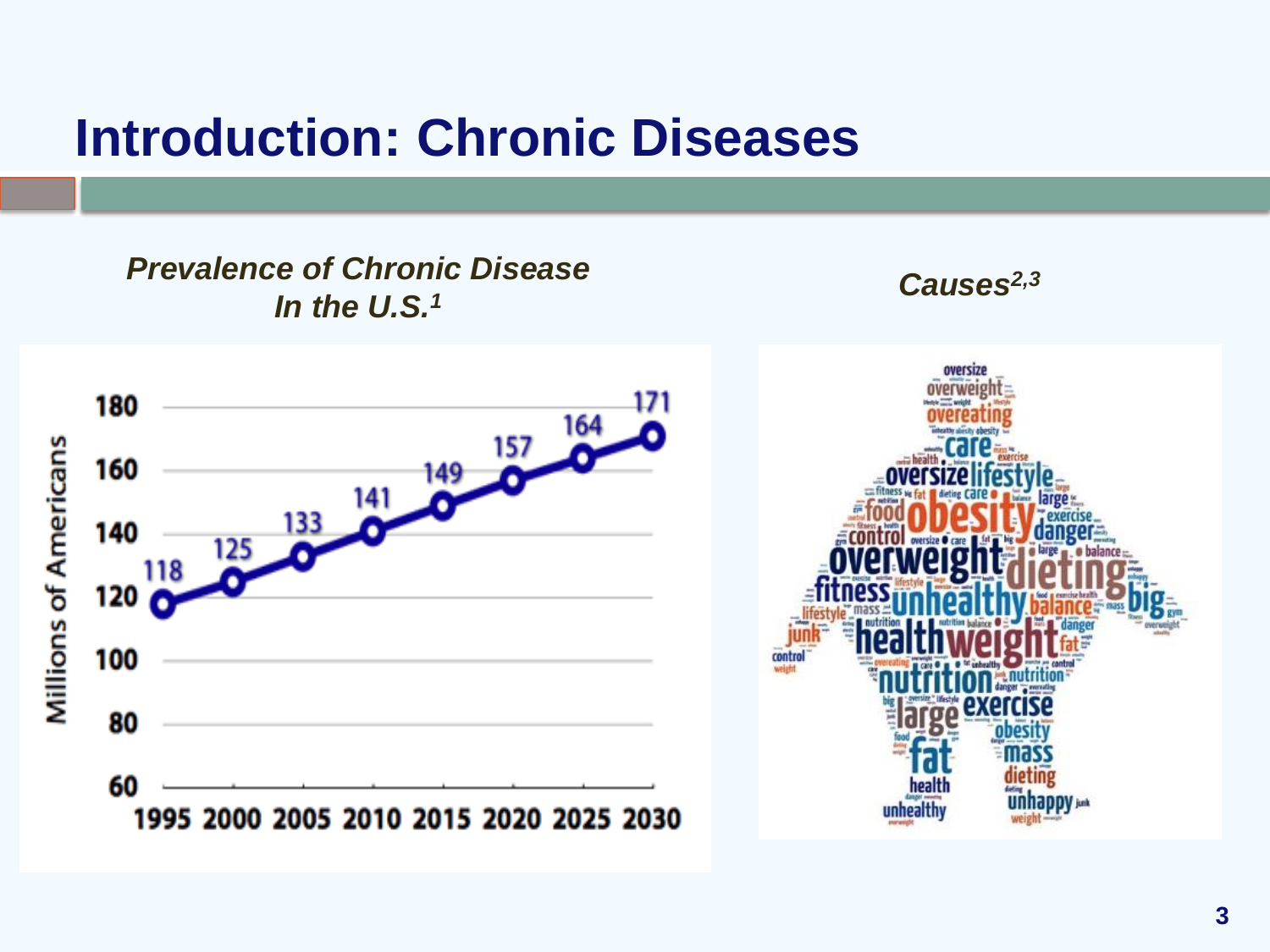#### **Introduction: Food Away from Home**

- Away from home food not necessarily healthy.
	- o Contain more calories/meal.
	- $\circ$  Higher in fat, saturated fat, and sodium/calorie.<sup>4</sup>
- Most frequently consumed food:
	- o Pizza, fried chicken, hot dogs, mac and cheese, nachos, and cookies.<sup>5</sup>
- Consumers like "value sizing". 6-7



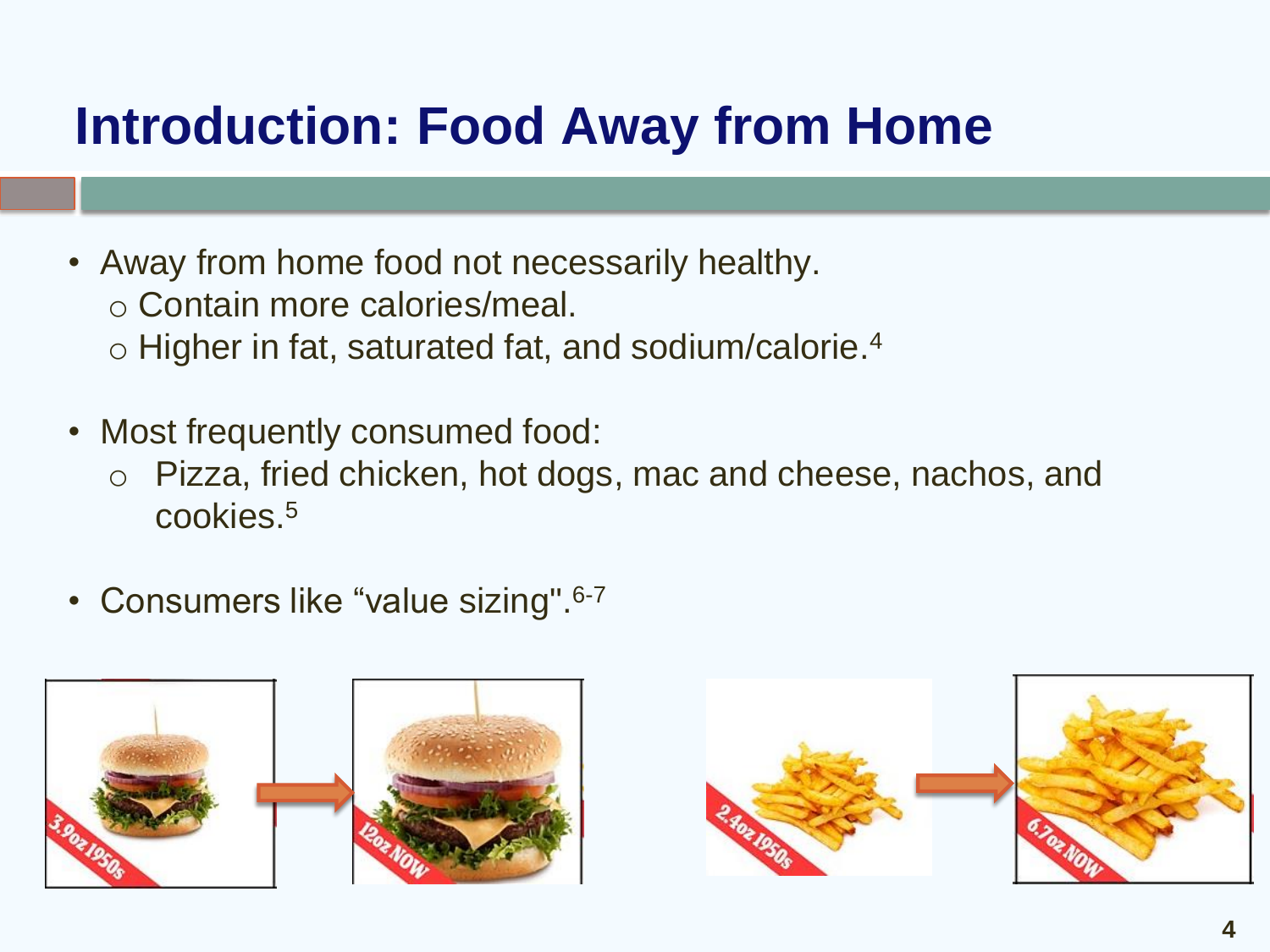#### **Introduction: Menu Labeling**

- Consumers underestimated the calorie content of food in restaurants.<sup>8</sup>
- Provision of Menu Education and Labeling Act and the Labeling Education and Nutrition Act.9
- Previous studies on the influence of menu labeling on the number of calories consumed and purchase intentions yielded mixed results.10-12
	- o Geographical limitations
	- o Study design
	- o Study population



*Image derived from http://www.publichealthnew swire.org/?p=11702*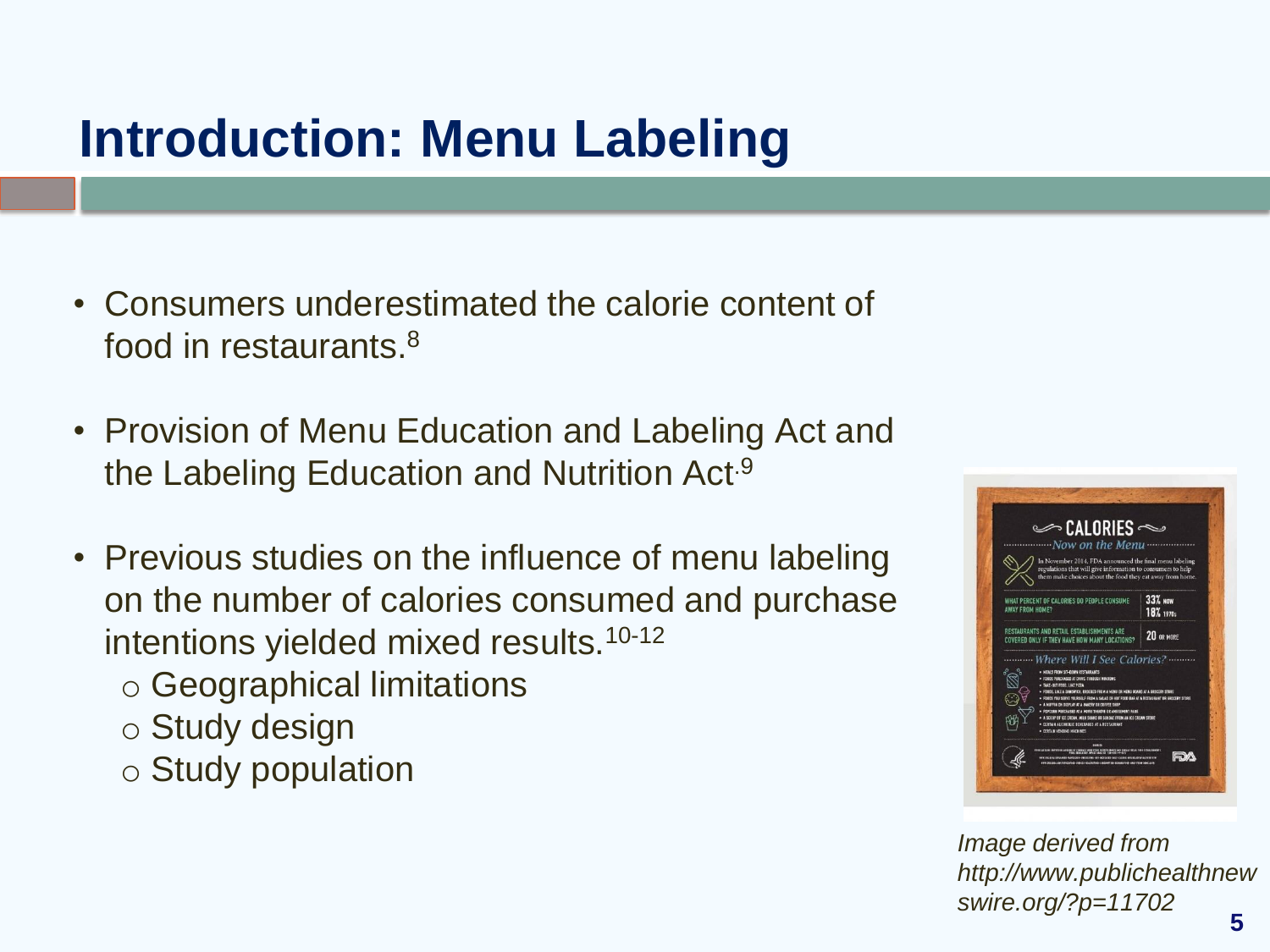#### **Research Objectives**

1) Investigate if consumers have a reasonable estimate of the top five Americans' favorite foods (i.e., pizza, hotdog, fried chicken, mac and cheese, and nachos).

2) Explore if disclosure of actual calorie content change future consumption intention of top five Americans' favorite foods.

3) Investigate consumers' perception towards menu labels.

4) Identify variables that associated with consumers' future intention to use a menu label.

5) Identify strategies that make nutrition information more noticeable.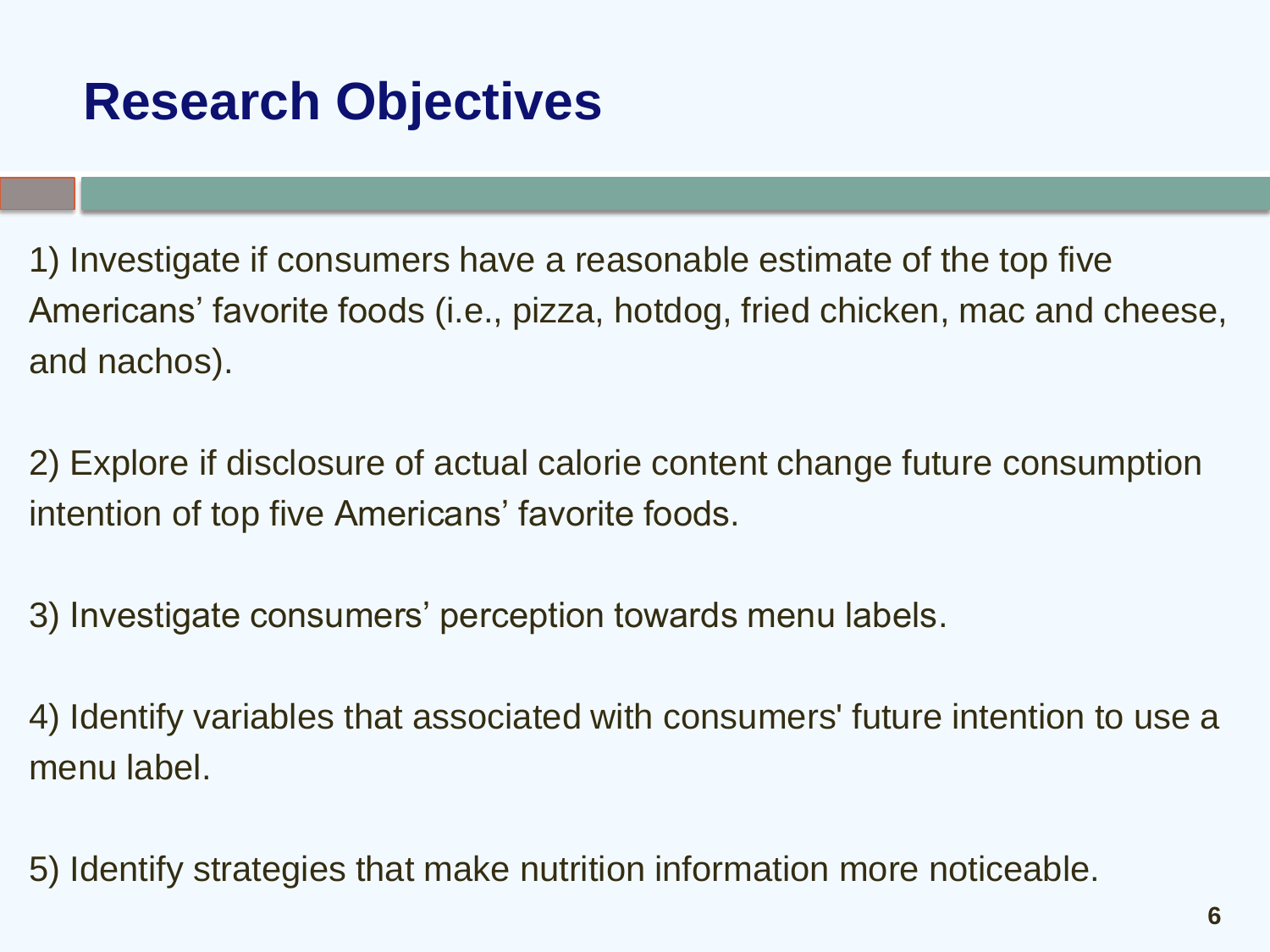#### **Methods**



*1*

*2*

*3*

*4*

**Content Validation and Pilot Test (N=50)** **Instrument Development**

**(Demographics, estimation of calories, future consumption, attitudes towards menu labeling, future intention to use a menu label and strategies)** 

> **Data Collection and Analyses (Descriptive, ANOVA an regression)**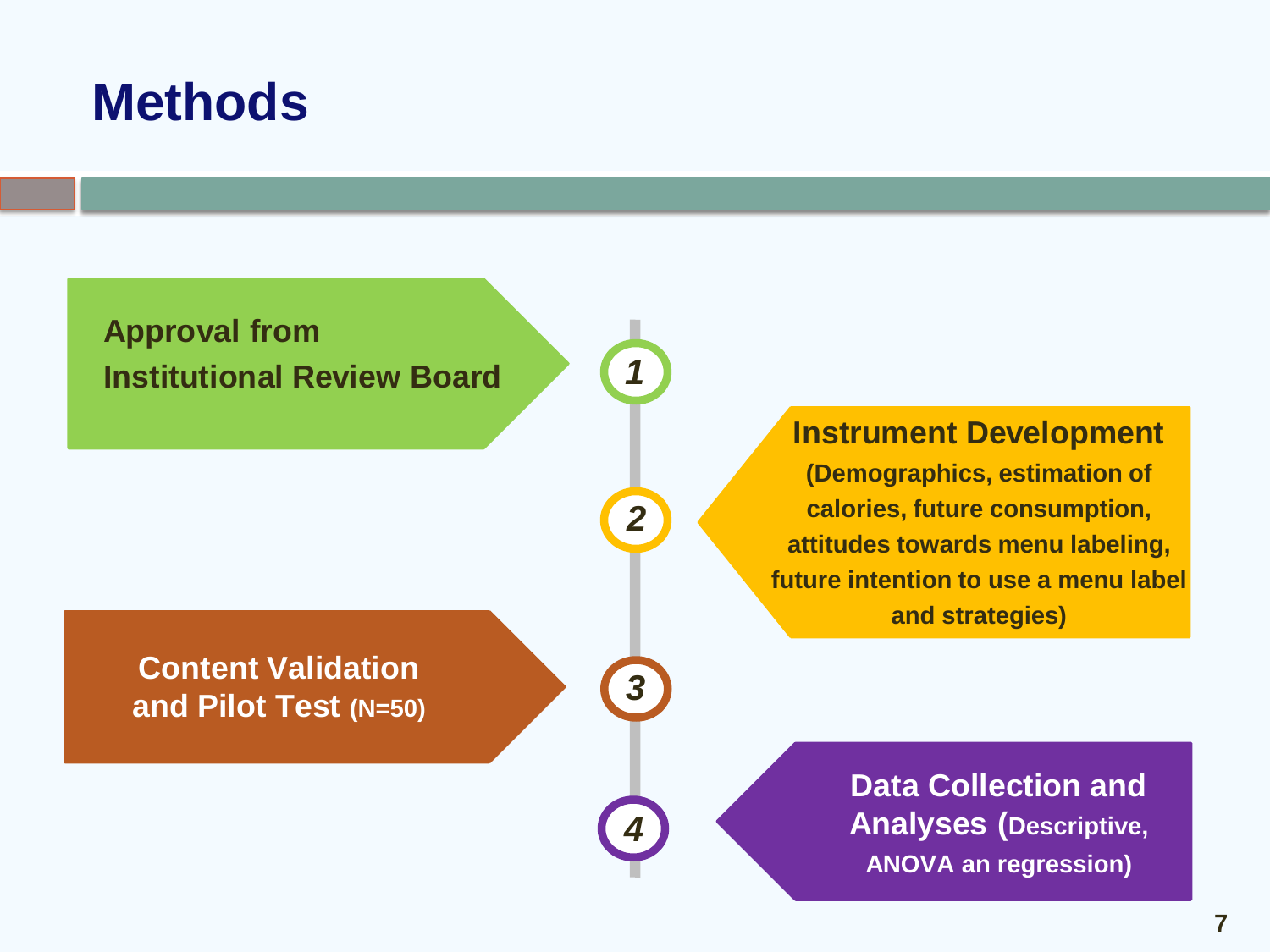#### **Survey Instrument**

Please estimate the amount of calories in a slice of 14" pan crust, pepperoni pizza (1/8 of a whole 14" pizza).



|                                                                                                            | Reduce<br>tremendously | Reduce<br>slightly | Remain the<br>same | Increase<br>slightly | Increase<br>tremendously | Undecided |  |
|------------------------------------------------------------------------------------------------------------|------------------------|--------------------|--------------------|----------------------|--------------------------|-----------|--|
| Pepperoni pizza - 1 slice<br>(actual calorie = 390 kcal).                                                  |                        |                    |                    |                      |                          |           |  |
| Your answer was<br>\${q://QID42<br>$\mathbf{r}$ , and the set of $\mathbf{r}$ , and $\mathbf{r}$<br>$\sim$ |                        |                    |                    |                      |                          |           |  |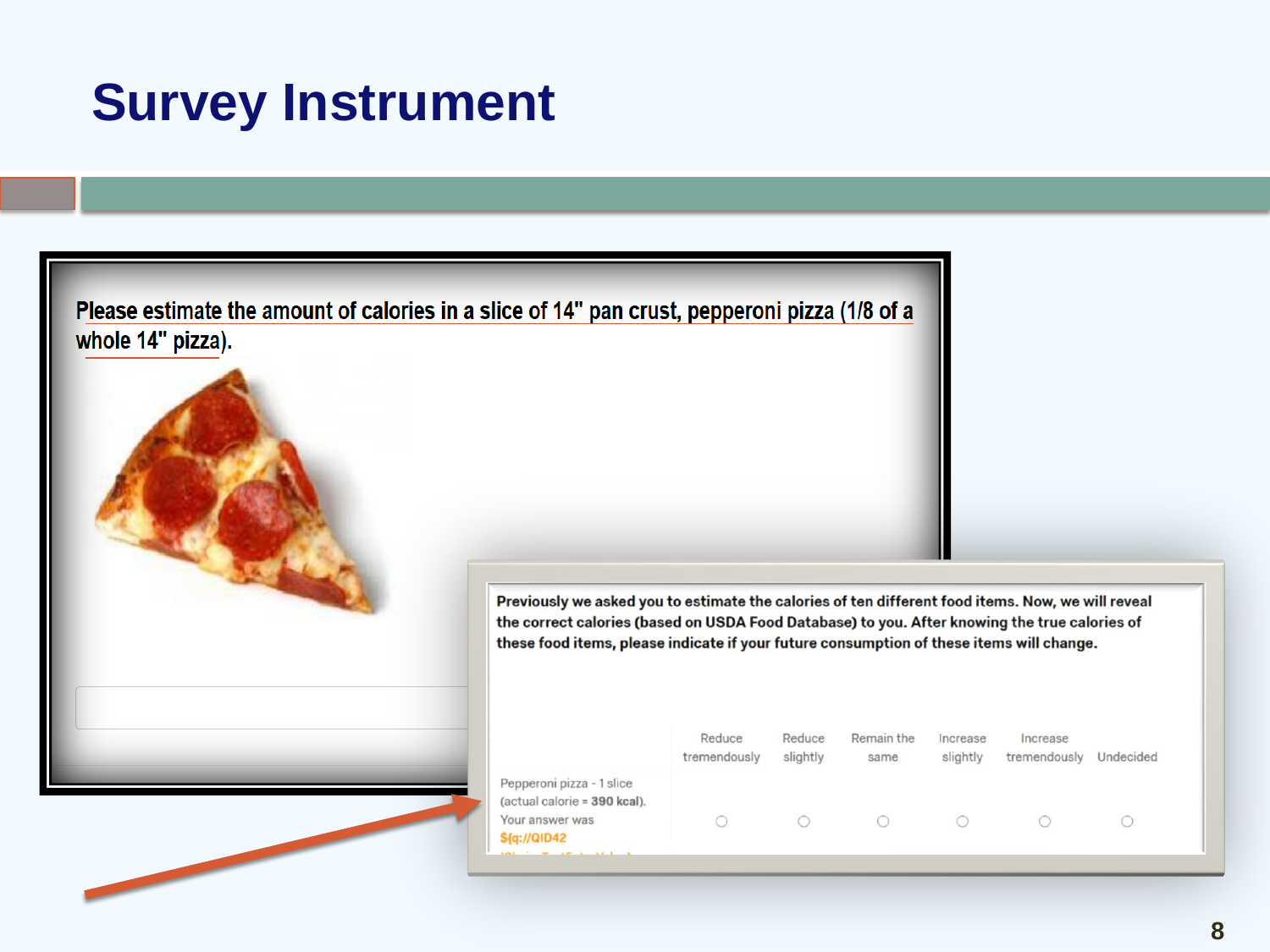#### **Results: Demographics**

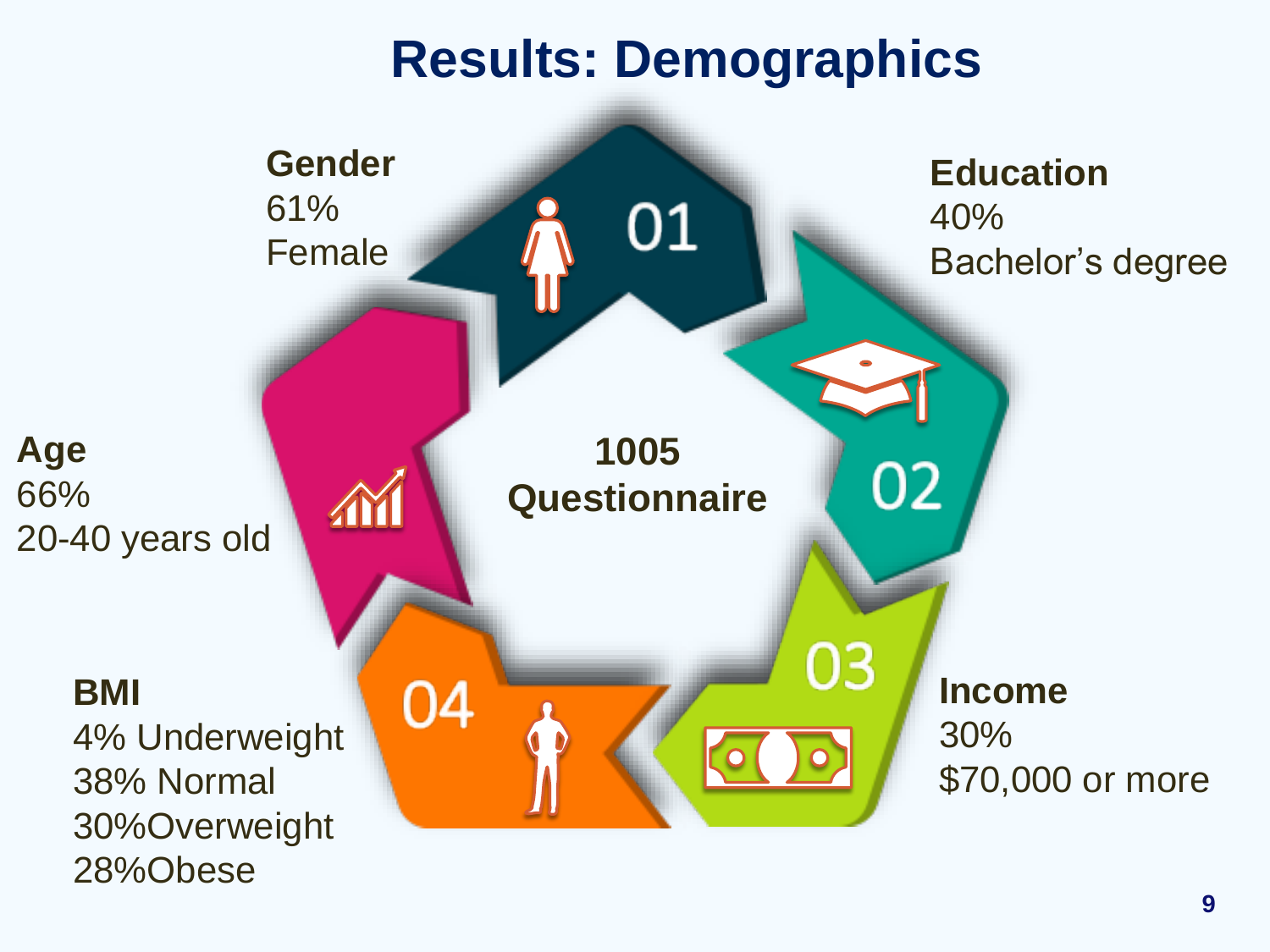#### **Results: Calorie Estimation of Top Five American's Favorite Foods**

| <b>Top 5 favorite food</b><br>items calorie<br>estimation        | <b>True</b><br><b>Calorie</b><br>(USDA food<br>database) | <b>Normal</b><br>Range<br>$(\pm 30\%)$ | <b>Under-</b><br>estimated | <b>Estimated</b><br>correctly within<br>the normal range | Over-<br>estimated | <b>Mean</b><br>$\pm$ SD |
|------------------------------------------------------------------|----------------------------------------------------------|----------------------------------------|----------------------------|----------------------------------------------------------|--------------------|-------------------------|
| <b>Pizza</b><br>1/8 of a whole $14"$<br>pepperoni                | 390                                                      | 273-507                                | 269<br>(26.8%)             | 594 (59.1%)                                              | 142 (14.1%)        | 394.23<br>±192.132      |
| <b>Fried Chicken</b><br>chicken thigh, with<br>skin and breading | 373                                                      | 261-485                                | 187<br>$(18.6\%)$          | 506 (50.3%)                                              | 312 (31.0%)        | 440.52<br>±212.621      |
| <b>Hotdog</b><br>plain, without<br>condiments                    | 242                                                      | 169-315                                | 126<br>(12.5%)             | 550 (54.7%)                                              | 328 (32.6%)        | 306.52<br>±173.939      |
| <b>Nachos</b><br>one serving (3.0 oz.) of<br>nachos with cheese  | 343                                                      | 240-446                                | 206<br>(20.5%)             | 555 (55.5%)                                              | 244 (24.3%)        | 386.96<br>±203.497      |
| <b>Mac&amp;Cheese</b><br>(7 oz.)                                 | 310                                                      | 217-403                                | 136<br>(13.5%)             | 540 (53.7%)                                              | 327 (32.5%)        | 411.13<br>±241.956      |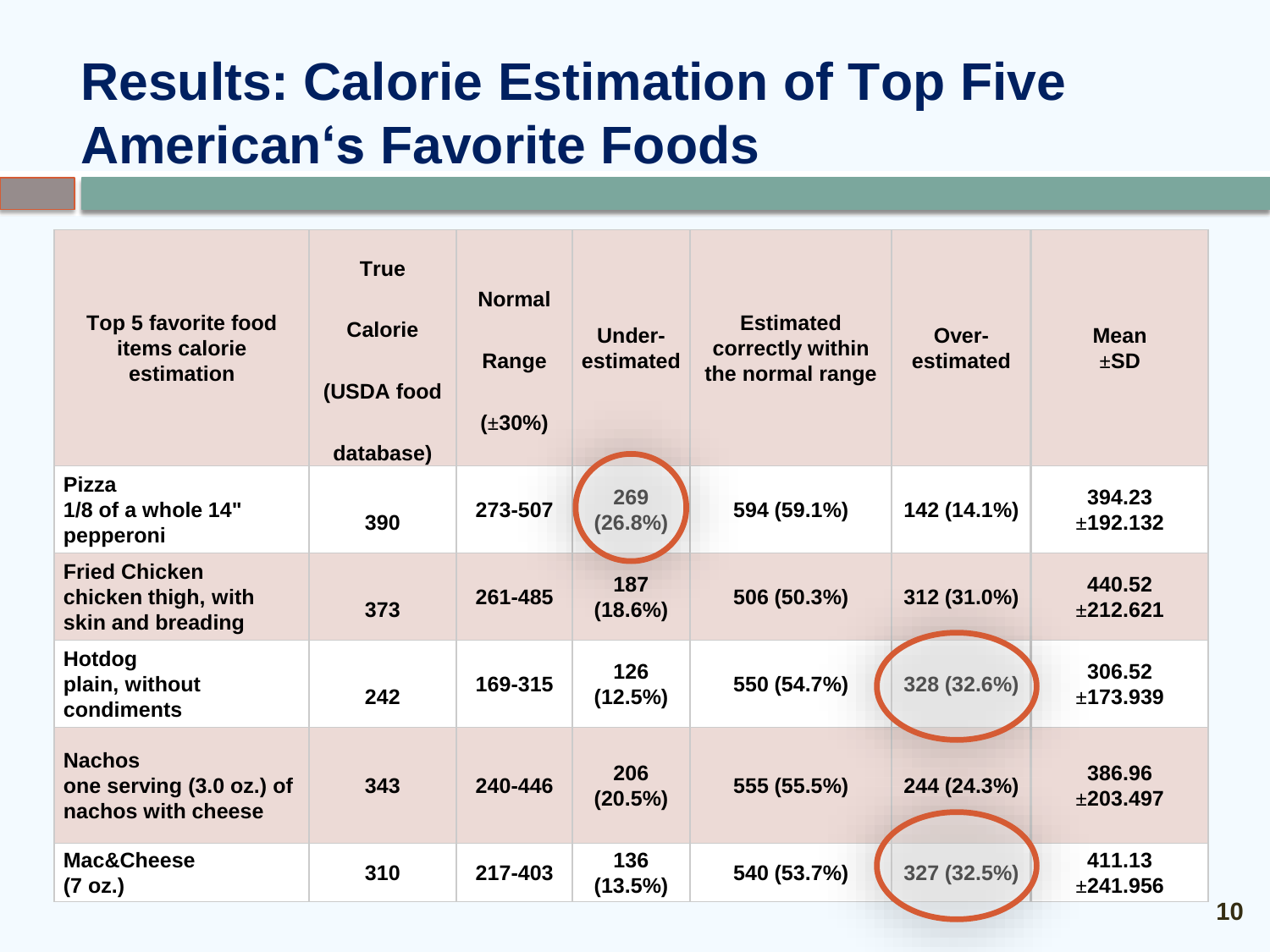#### **Results: Future Consumption Frequency of Top Five Americans' Favorite Foods**

| <b>Food Items</b>    | <b>Classification based on</b><br>calorie estimation | <b>Future</b><br><b>Consumption</b> | P value |  |
|----------------------|------------------------------------------------------|-------------------------------------|---------|--|
|                      | Underestimated                                       | $2.63 \pm .77$                      |         |  |
| <b>Pizza</b>         | Correct                                              | $2.87 + .58$                        | < .001  |  |
|                      | Overestimated                                        | $3.08 \pm .78$                      |         |  |
|                      | Underestimated                                       | $2.55 + .80$                        | < .001  |  |
| <b>Fried Chicken</b> | Correct                                              | $2.86 \pm .66$                      |         |  |
|                      | Overestimated                                        | $2.93 \pm .77$                      |         |  |
|                      | Underestimated                                       | $2.63 \pm .87$                      |         |  |
| <b>Hotdog</b>        | Correct                                              | $2.88 + 59$                         | < .001  |  |
|                      | Overestimated                                        | $3.02 \pm .77$                      |         |  |
|                      | Underestimated                                       | $2.48 \pm .88$                      | < .001  |  |
| <b>Nachos</b>        | Correct                                              | $2.81 \pm .67$                      |         |  |
|                      | Overestimated                                        | $3.03 \pm .74$                      |         |  |
|                      | Underestimated                                       | $2.51 \pm .90$                      |         |  |
| Mac&Cheese           | Correct                                              | $2.95 \pm 0.67$                     | < .001  |  |
|                      | Overestimated                                        | $3.09 + .79$                        |         |  |

\*5-point Likert scale: 1=reduce tremendously; 5= Increase tremendously **11**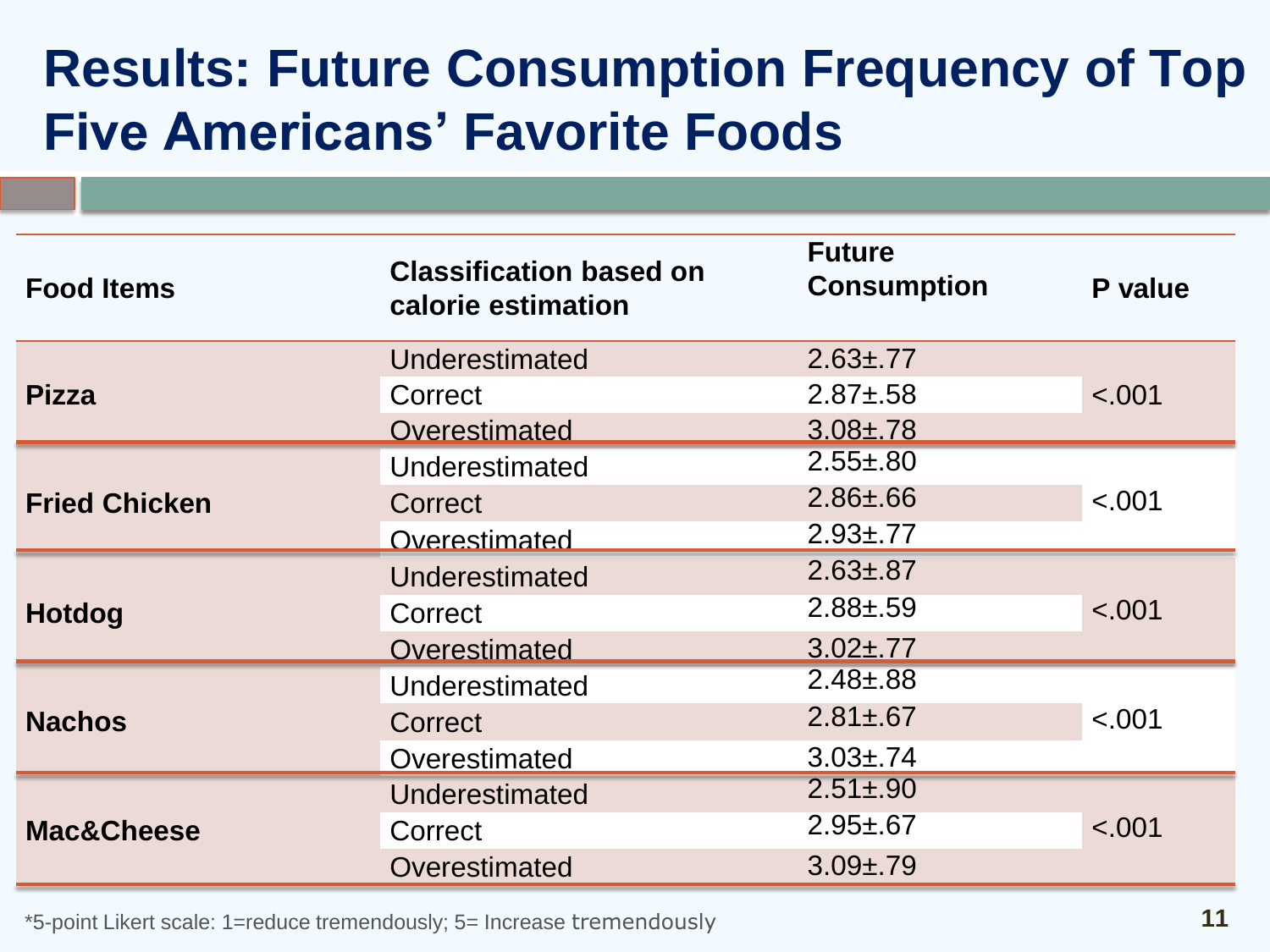#### **Results: Attitudes towards Menu Labeling**

- Usefulness (4.11±0.78)
- Importance (4.05±0.90)
- Ease to understand (3.96±0.80)
- Accuracy  $(3.64\pm0.78)$
- Trustworthiness (3.59±0.86) *https://ddifo.org/section-4205-of-the-*



*affordable-care-act-new-menu-labelingrequirements/*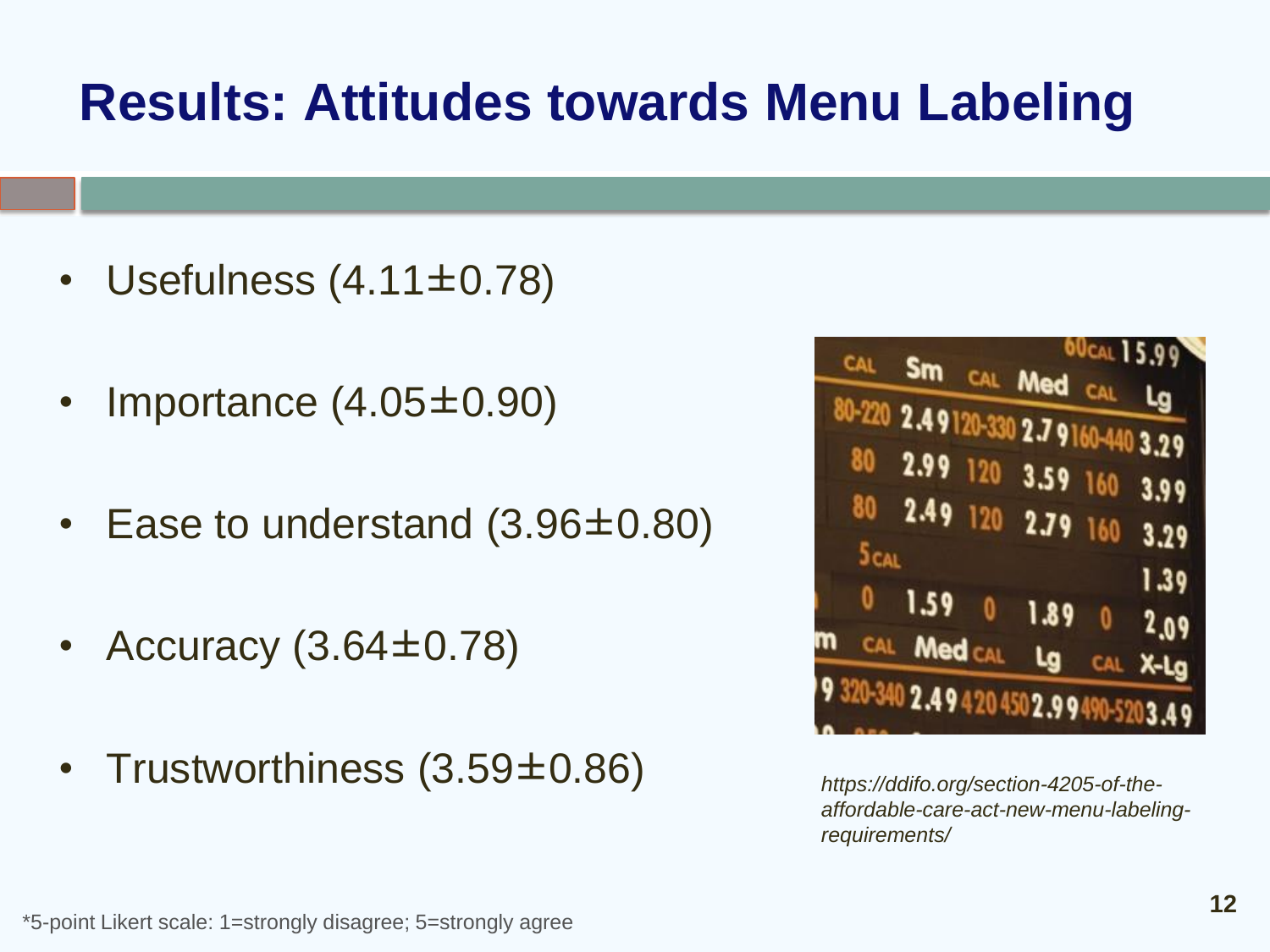#### **Results: Predictors of Future Intention to Use a Menu Label**

| <b>Models</b>                  | <b>Intention to Use a</b><br><b>Menu Label</b> | Sig.  |
|--------------------------------|------------------------------------------------|-------|
| Gender                         | $.087**$                                       | 0.001 |
| Age                            | 0.036                                          | 0.186 |
| <b>Education Level</b>         | 0.044                                          | 0.117 |
| Income                         | 0.30                                           | 0.286 |
| <b>BMI</b> classification      | $-0.008$                                       | 0.757 |
| Perception about Menu Labeling | $.510***$                                      | 0.001 |
| R square                       | 0.286                                          |       |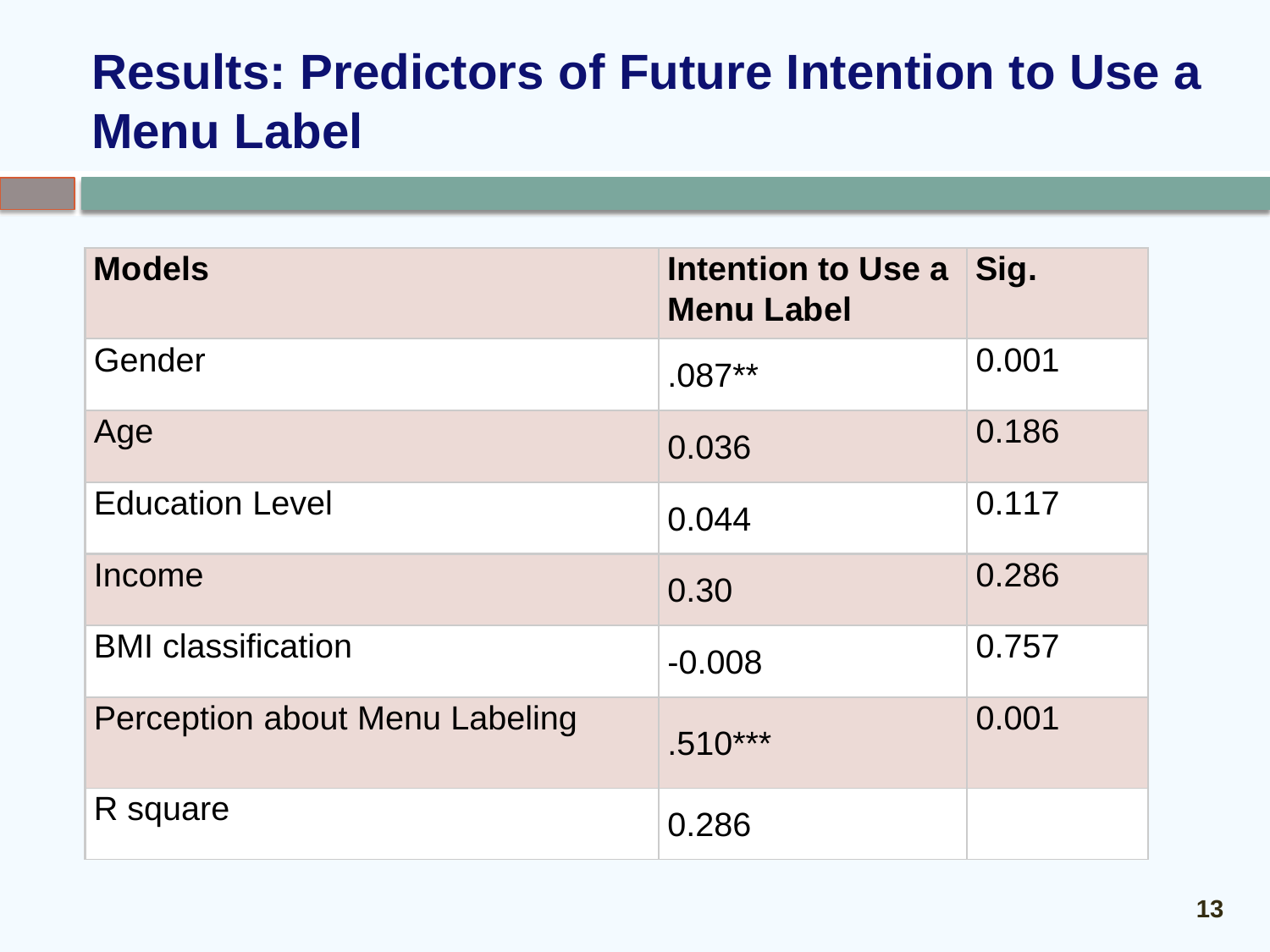### **Results: Strategies to Make Nutrition Information More Noticeable**

• About 80% participants indicated noticing nutrition information; 37% of those used it to make purchase decision.



• **Separate insert on the menu**

#### • **No need to change**

o*"Please don't. People who monitor this shouldn't leave the house. Ever."*  o*"I don't think any consumer would bother much with the content information."*  o*"I don't think people pay attention when they are hungry."*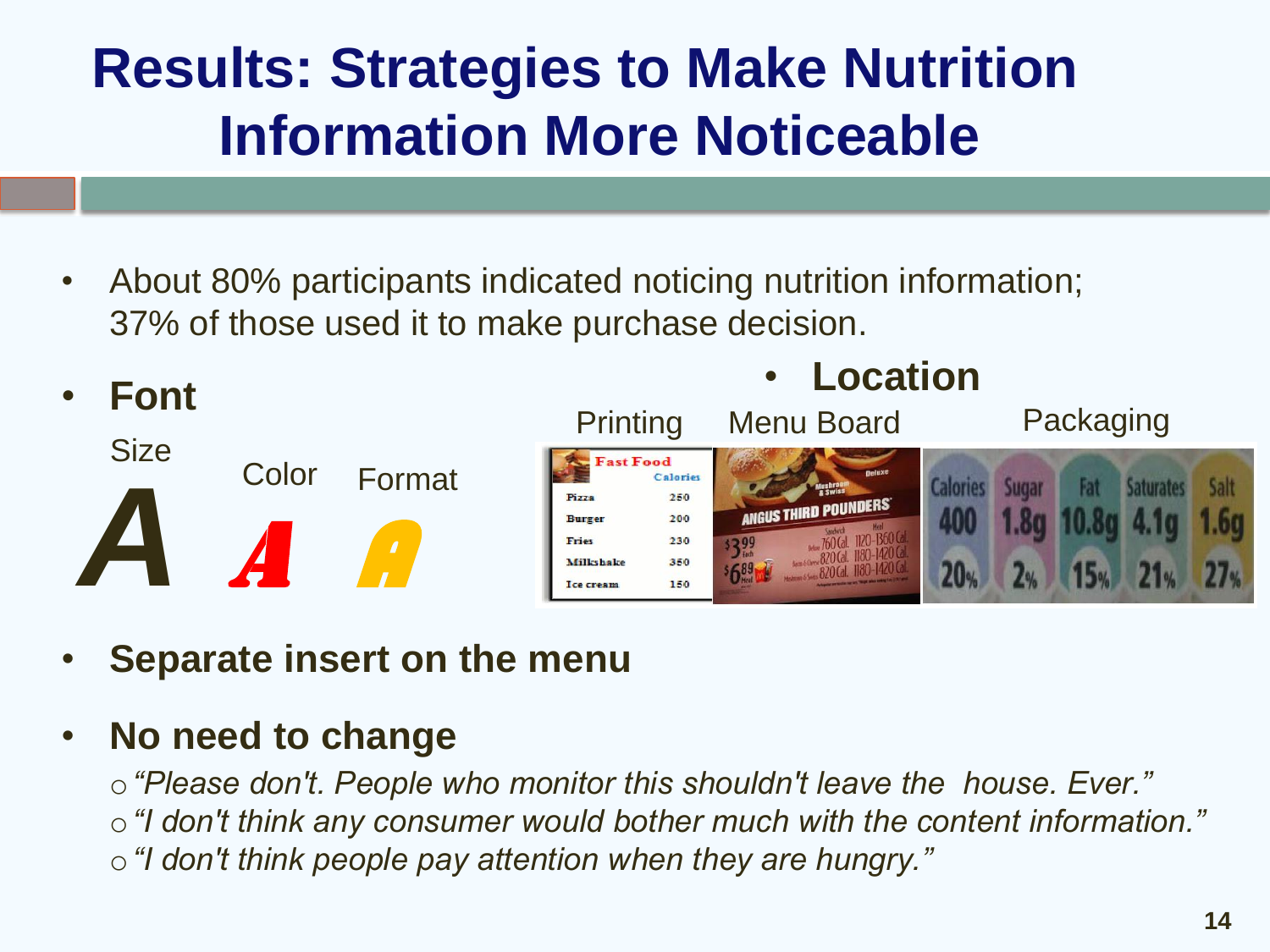## **Discussion**

Objective 1& 2: Investigate if consumers have a reasonable estimate of the top five Americans' favorite foods; Explore if disclosure of actual calorie content change future consumption intention of top five Americans' favorite foods.

- Able to estimate the calories of the top five Americans' favorite food items within the ±30% range .
- Calories of food increase = Underestimation increases.
- Disclosure of food calorie = Changes in future consumption frequency.
- Making nutrition information available may influence consumption intention.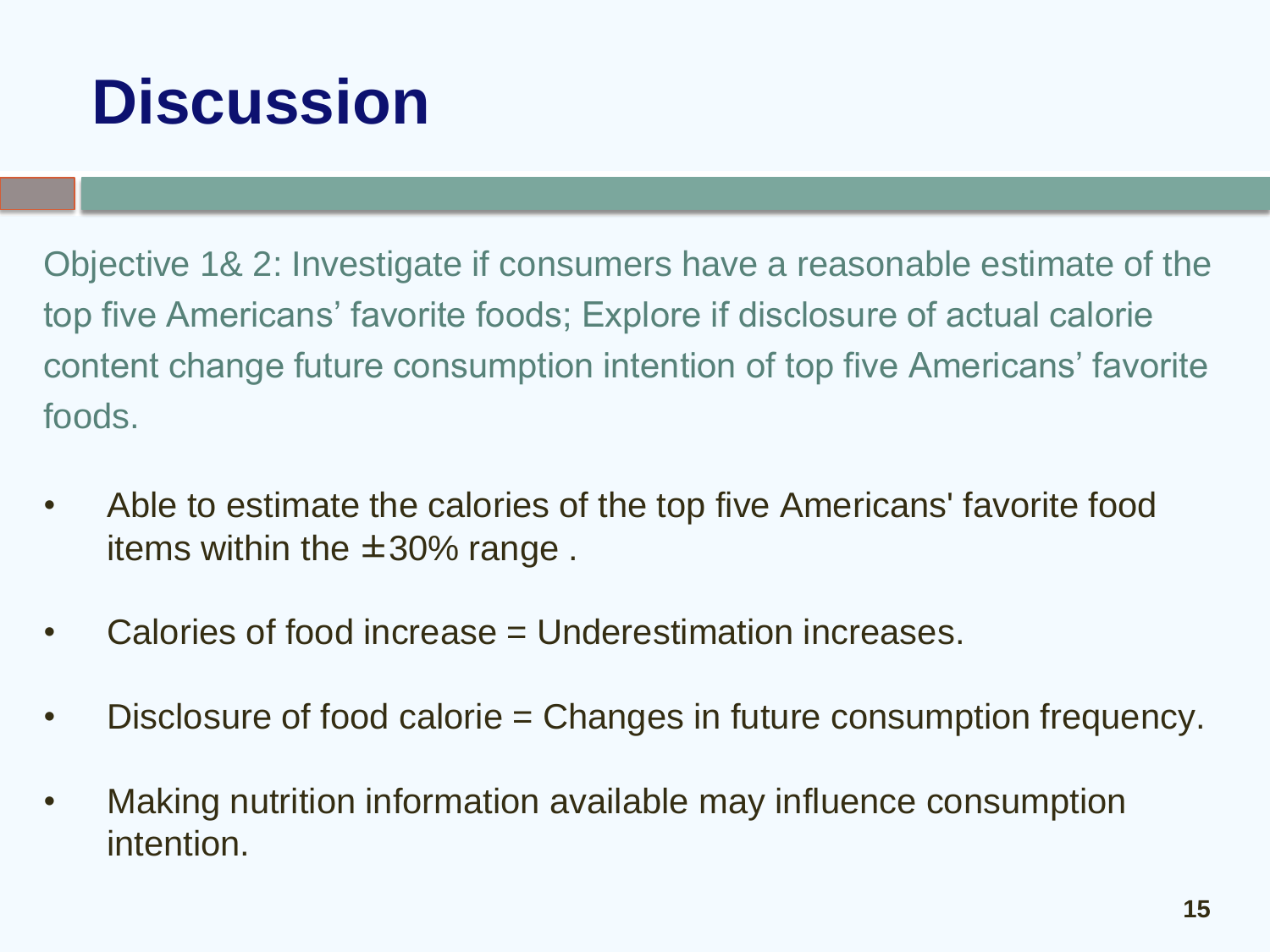## **Discussion**

Objective 3: Investigate consumers' perception towards menu labels.

- Participants perceived menu labels as useful and important; NOT accurate and trustworthy.
- Future research to investigate why consumers perceived so and identify strategies to change their attitudes.

Objective 4: Identify variables that associated with consumers' future intention to use a menu label.

- Gender (women) & attitude (positive) predicted future intention to use menu label; Income, educational level and weight – not significant.
- Other variables (i.e., nutrition knowledge & health consciousness) may predict future use behavior .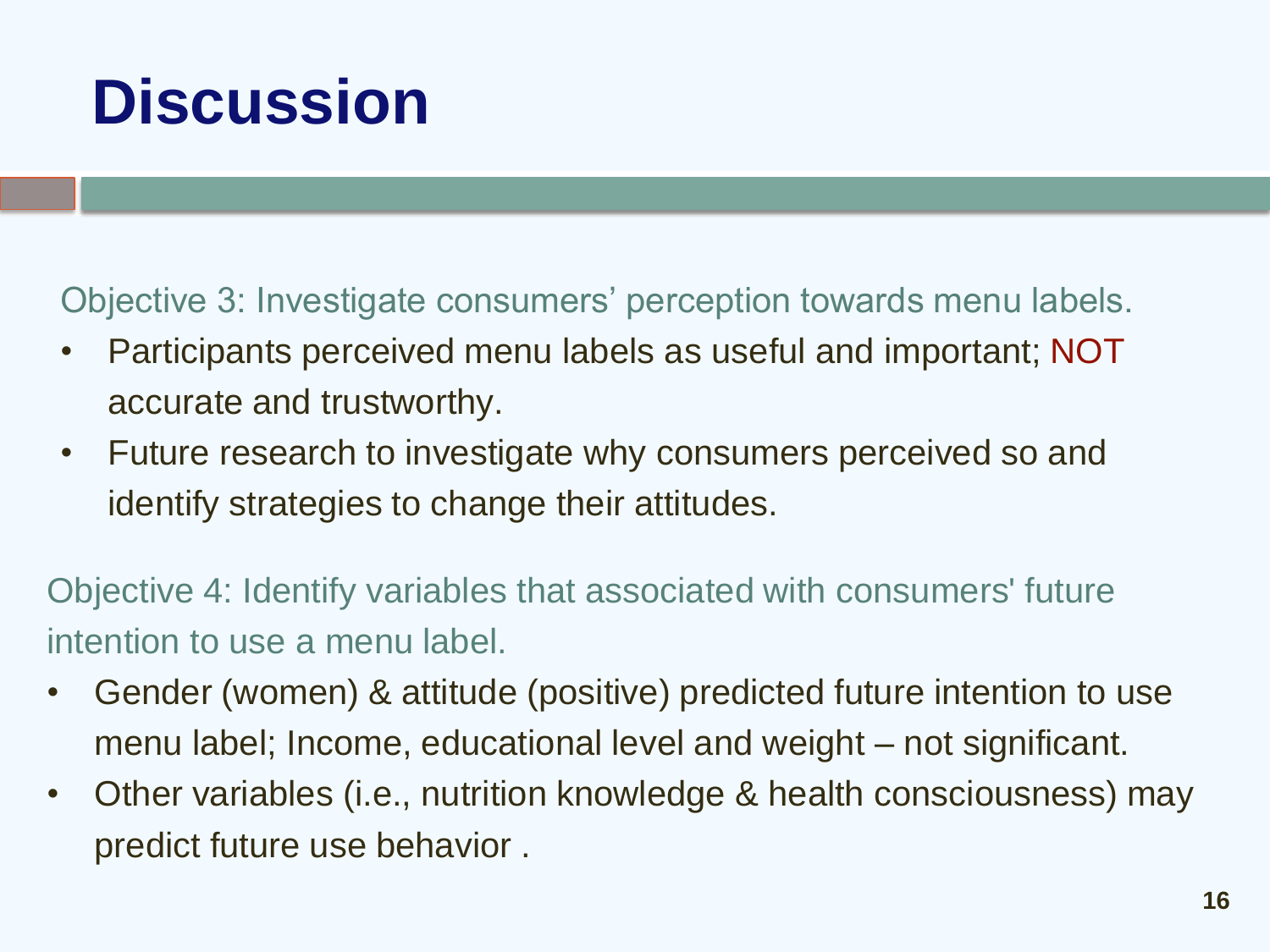## **Discussion**

Objective 5: Identify strategies that make nutrition information more noticeable

- Presentation of calorie information has an effect on food ordered.<sup>13-14</sup>
- Menu designers may consider various formats and presentations of the nutrition information.

Limitations

- Length of the survey
- Pictures and descriptions of the food items included but participants' experience with each of these foods varies.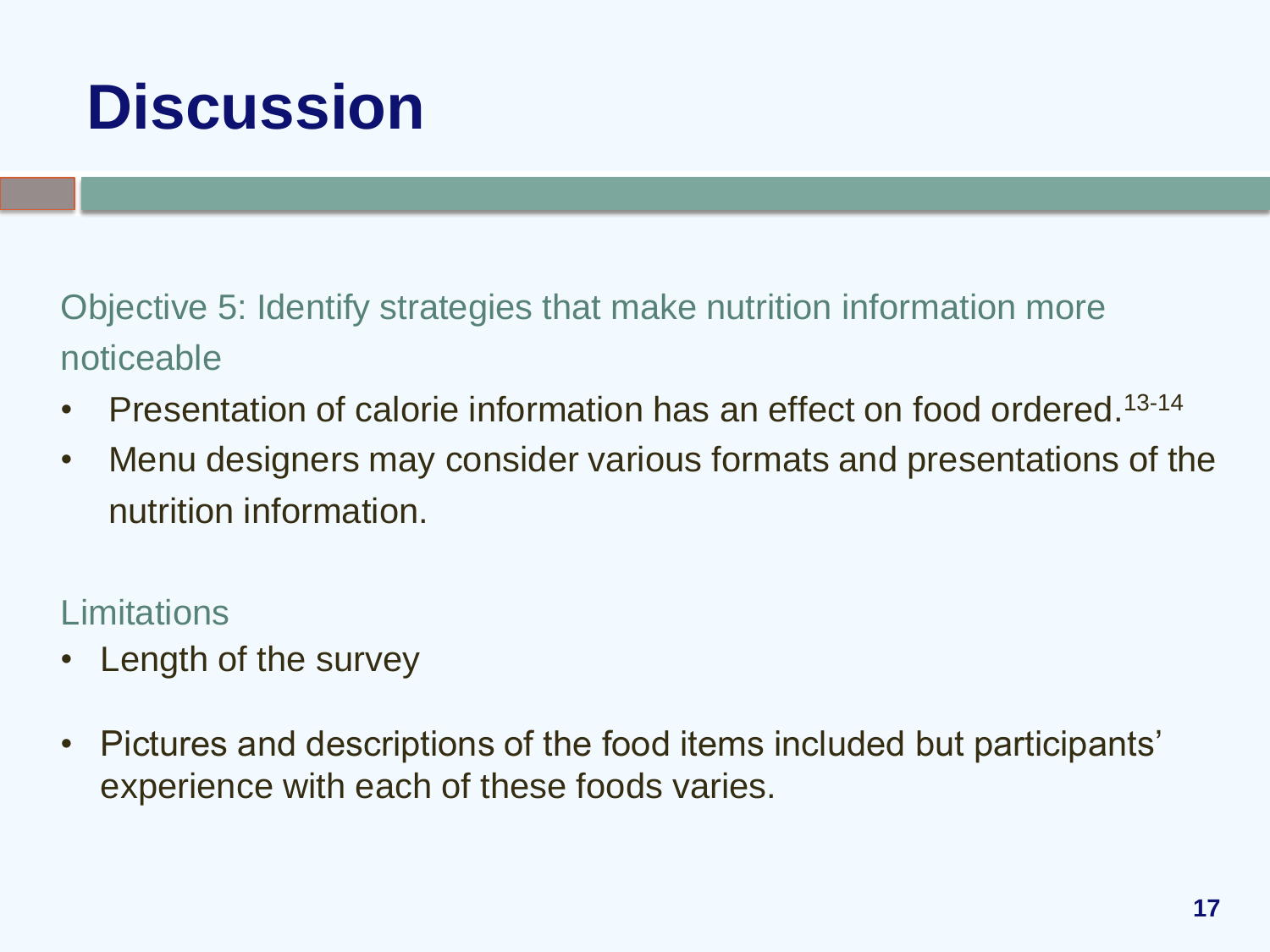## **References**

1. Wu, S. Y. (2000). *Projection of Chronic Illness Prevalence and Cost Inflation*. RAND Corporation.

2 Tandon, P. S., Wright, J., Zhou, C., Rogers, C. B., & Christakis, D. A. (2010). Nutrition menu labeling may lead to lower-calorie restaurant meal choices for children. *Pediatrics, 125*(2), 244-248.

3 Wardle, J., Parmenter, K., & Waller, J. (2000). Nutrition knowledge and food intake. *Appetite, 34*(3), 269-275.

4. Guthrie, J. F., Lin, B. H., & Frazao, E. (2002). Role of food prepared away from home in the American diet, 1977-78 versus 1994-96: Changes and consequences. *Journal of Nutrition Education and Behavior, 34*(3), 140-150.

5. Whitten, S. (January 25, 2016). *America's Favorite Comfort Food is...* Retrieved from <https://www.cnbc.com/2016/01/25/americas-favorite-comfort-food-is.html>

6. Min, H. (2013). Large-sized soda ban as an alternative to soda tax. *Cornell JL & Public. Policy*, 23, 187.

7. Spencer, B. (2015, December 2). '*Take portion sizes back to the 1950s to beat obesity,' say scientists who warn servings have ballooned. Retrieved from*  https://www.dailymail.co.uk/health/article-3343129/Take-portion-sizes-1950s-beat-obesity-sayscientists-warn-portions-20-years-ballooned.html **18**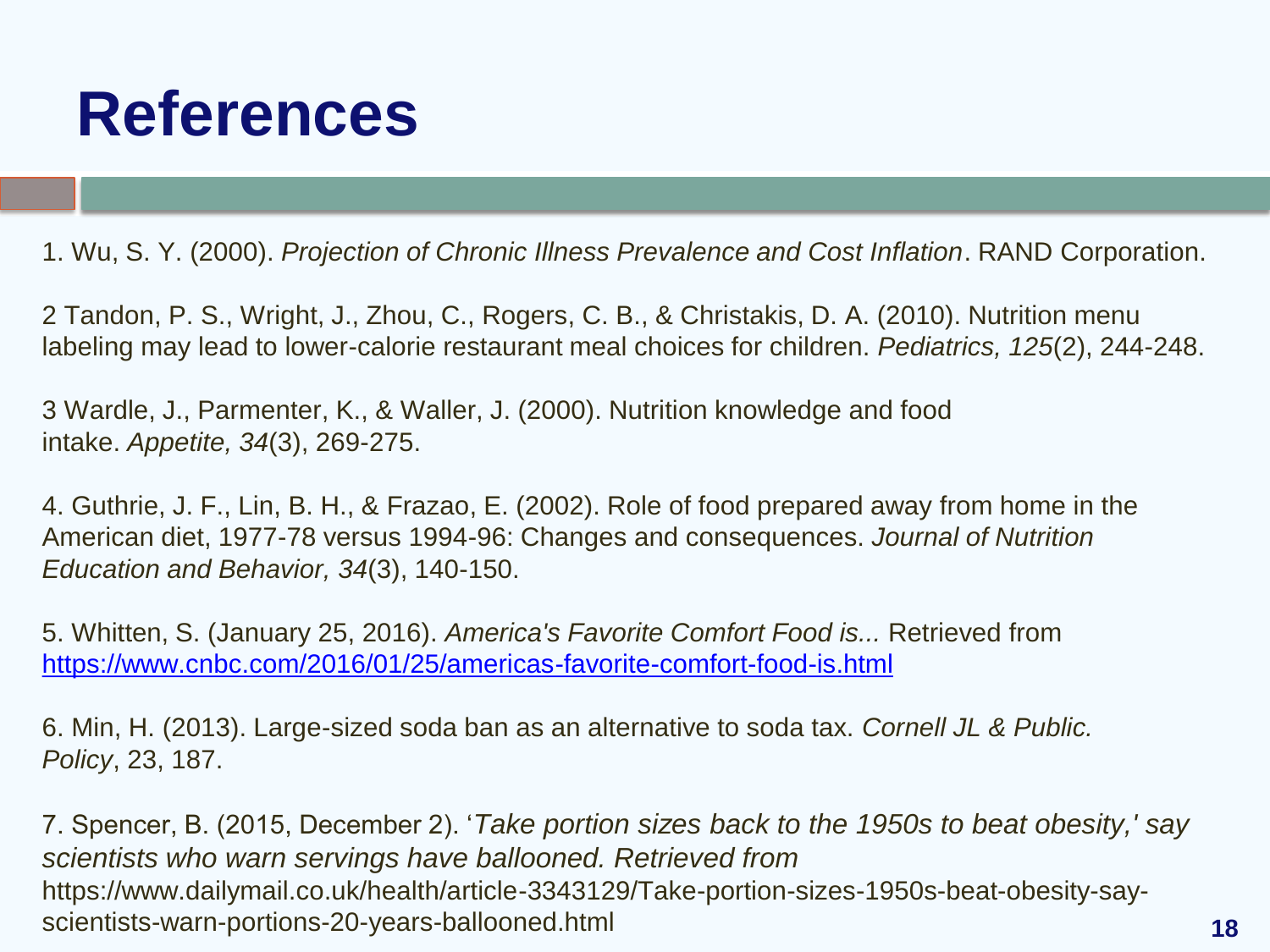## **References**

8. U.S. Food and Drug Administration. (2015). *Overview of FDA Labeling Requirements for Restaurants, Similar Retail Food Establishments and Vending Machines.* Retrieved from <http://www.fda.gov/Food/IngredientsPackagingLabeling/LabelingNutrition/ucm248732.htm>

9. Elbel, B. (2011). Consumer estimation of recommended and actual calories at fast food restaurants. *Obesity, 19*(10), 1971-1978.

10. Arsenault, J. E., Singleton, M. C., & Funderburk, L. K. (2014). Use of the Go-for-Green nutrition labeling system in military dining facilities is associated with lower fat intake. *Journal of the Academy of Nutrition and Dietetics, 114*(7), 1067-1071.

11. Burton, S., Howlett, E., & Tangari, A. H. (2009). Food for thought: How will the nutrition labeling of quick service restaurant menu items influence consumers' product evaluations, purchase intentions, and choices? *Journal of Retailing, 85*(3), 258-273.

12. Krieger, J. W., Chan, N. L., Saelens, B. E., Ta, M. L., Solet, D., & Fleming, D. W. (2013). Menu labeling regulations and calories purchased at chain restaurants. American *Journal of Preventive Medicine, 44*(6), 595- 604.

13. Liu, P. J., Roberto, C. A., Liu, L. J., & Brownell, K. D. (2012). A test of different menu labeling presentations. *Appetite, 59*(3), 770-777.

14. Wansink, B., & Love, K. (2014). Slim by design: Menu strategies for promoting high-margin, healthy foods. *International Journal of Hospitality Management, 42*, 137-143. **19**